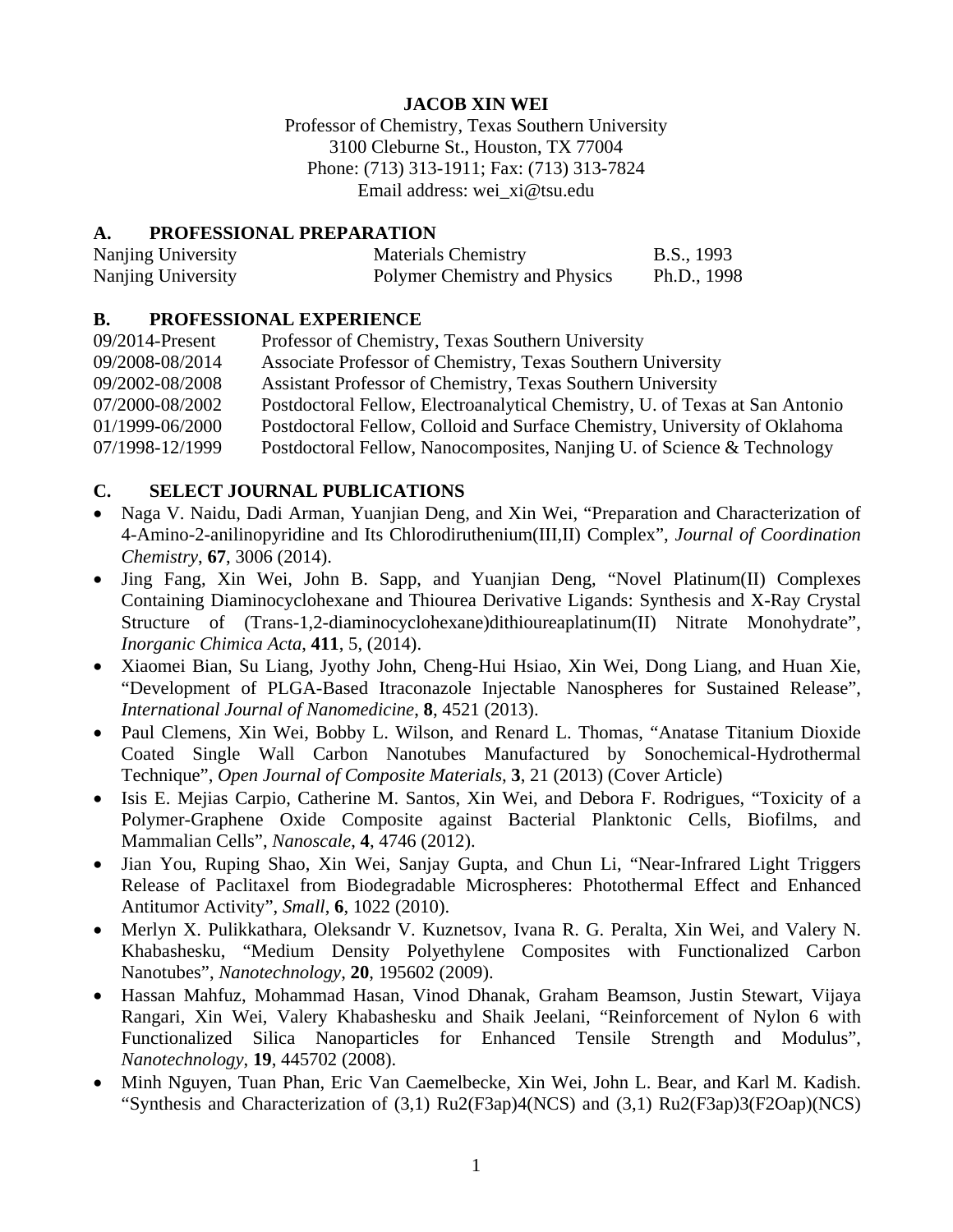Where F3ap Is the 2-(2,4,6-Trifluoroanilino)pyridinate Anion", *Inorganic Chemistry*, **47**, 4392 (2008).

- Jianxin Lin, Guangyi Lu, Lee M. Daniels, Xin Wei, John B. Sapp, and Yuanjian Deng. "Synthesis and Characterization of Platinum(II) Complexes with 2-Imidazolidinethione. X-ray Crystal Structure of Tetra(2-imidazolidinethione-S) Platinum(II) Iodide Dimethylsulfoxide Solvate Monohydrate", *Journal of Coordination Chemistry*, **61**, 2457 (2008).
- Xin Wei, Yuanjian Deng, Renard L. Thomas, and Bobby L. Wilson. "Instantaneous Electrodeposition of Metal Nanostructures on Carbon Nanotubes", *International Patent Application*, PCT/US07/88843 (2007).
- Yetunde E. Sorunmu, Mindy Nguyen, John B. Sapp, Waldemar Gorski, Tuan D. Phan, and Xin Wei. "Study of Factors Affecting Molecular Behaviors in Phenothiazine-Mediated Biosensing by Electrochemical and Spectroscopic Methods", *Electroanalysis*, **18**, 2375 (2006).
- Kun Tao, Shuying Yang, Jaime C. Grunlan, Yeon-Seok Kim, Bachlien Dang, Yuanjian Deng, Renard L. Thomas, Bobby L. Wilson, and Xin Wei. "Effects of Carbon Nanotube Fillers on the Curing Processes of Epoxy Resin-Based Composites", *Journal of Applied Polymer Science*, **102**, 5248 (2006).
- Jaime C. Grunlan, Yeon-Seok Kim, Saeed Ziaee, Xin Wei, Beckry Abdel-Magid, and Kun Tao. "Thermal and Mechanical Behavior of Carbon Nanotube-Filled Latex", *Macromolecular Materials and Engineering*, **291**, 1035 (2006). (Cover Article)
- Xin Wei, Maogen Zhang, and Waldemar Gorski. "Coupling the Lactate Oxidase to Electrodes by Ionotropic Gelation of Biopolymer", *Analytical Chemistry*, **75**(9), 2060 (2003).
- Xin Wei, Andrew D. W. Carswell, Walter Alvarez, and Brian P. Grady. "X-Ray Photoelectron Spectroscopic Studies of Hydrophilic Surfaces Modified Via Admicellar Polymerization", *Journal of Colloid and Interface Science*, **264**, 296 (2003).
- Andrew D. W. Carswell, Aaron M. Lowe, Xin Wei, and Brian P. Grady. "CMC Determination in the Presence of Surfactant-Adsorbing Inorganic Particulates", *Colloids and Surfaces A: Physicochemical and Engineering Aspects*, **212**, 147 (2003).
- Xin Wei, Juan Cruz, and Waldemar Gorski. "Integration of Enzymes and Electrodes: Spectroscopic and Electrochemical Studies of Chitosan-Enzyme Films", *Analytical Chemistry*, **74**(19), 5039 (2002).
- Xin Wei, Yan Ying, and Xuehai Yu. "A Novel Synthetic Strategy to Aromatic-Diisocyanate-Based Waterborne Polyurethanes", *Journal of Applied Polymer Science*, **70**(8), 1621 (1998).
- Xin Wei, Quan He, and Xuehai Yu. "Synthesis and Properties of Polyoxyethylated Amine Polyurethane Ionomers", *Journal of Applied Polymer Science*, **67**(13), 2179 (1998).
- Xin Wei, Bo Jin, and Xuehai Yu. "Hot-Stage Wide-Angle X-Ray Diffraction Studies of the Morphology of a Polyurethane Ionomer", *Polymer Bulletin*, **39**(6), 729 (1997).
- Xin Wei, and Xuehai Yu. "Synthesis and Properties of Sulfonated Polyurethane Ionomers with Anions in the Polyether Soft Segments", *Journal of Polymer Science, Part B: Polymer Physics*, **35**(2), 225 (1997).

## **D. SYNERGISTIC ACTIVITIES**

- **2008** Filed an international patent application in the area of nanotechnology and successfully licensed it to NanoRidge, Inc. for further product development and commercialization **2007** Development of a new senior-level chemistry course: Polymer Chemistry **2006** Faculty advisor in the summer outreach program sponsored by AFRL's Minority Leaders Program for minority science teachers at high schools
- **2006** Faculty advisor in the Qualified Scientist Outreach Program sponsored by NASA's University Research Center for minority students at Barbara Jordan High School